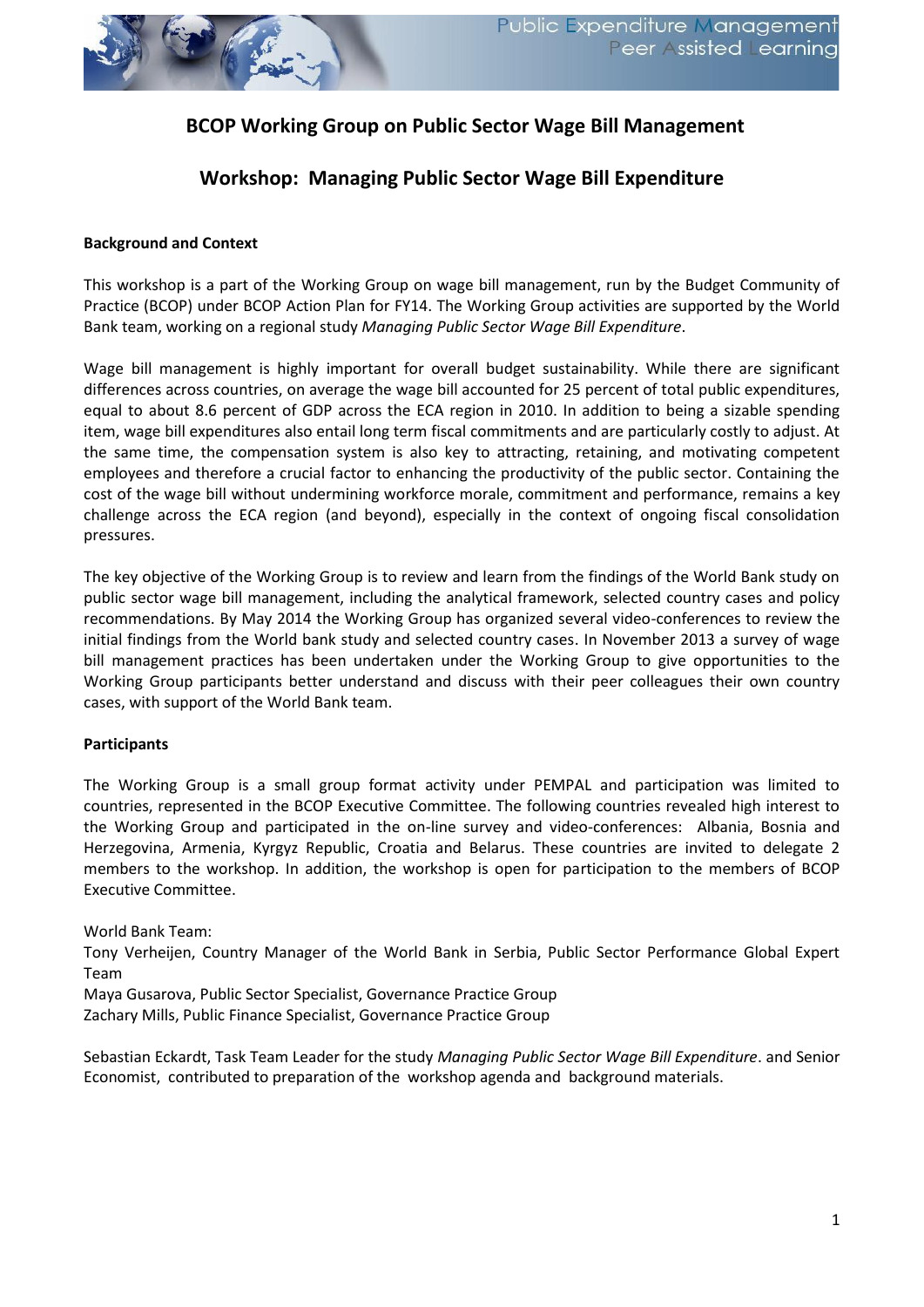

# **Workshop: Managing Public Sector Wage Bill Expenditure**

### **AGENDA**

| 10:00 -10:15    | <b>Opening</b>                                                                                                                                                                                 |
|-----------------|------------------------------------------------------------------------------------------------------------------------------------------------------------------------------------------------|
|                 | Welcoming of the participants<br>Gelardina Prodani, BCOP Chair, General Secretary, Albania Ministry of Finance                                                                                 |
|                 | Overview of the Working Group activities and introduction of the agenda<br>Maya Gusarova, Coordinator of BCOP Resorce Team, Public Sector Specialist, World<br><b>Bank</b>                     |
| $10:15 - 12:00$ | Pay and Employment Policy in the Public Sector: Global Trends, Tony Verheijen,<br>Public Sector Performance Global Expert Team                                                                 |
|                 | Managing Public Sector Wage Bill for Sustainability and Performance: on- going<br>analytical work in ECA region, Zachary Mills, Public Finance Specialist, Governance<br><b>Practice Group</b> |
|                 | <b>Questions and Answers</b>                                                                                                                                                                   |
| $12:30 - 13:30$ | Lunch                                                                                                                                                                                          |
| $13:30 - 15:45$ | Institutional Arrangements and Wage Bill Management Policies in PEMPAL<br>Countries: Presentation of the Survey Results<br>Maya Gusarova, Public Sector Specialist, Governance Practice Group  |
|                 | Civil Service Pay Reform in Kyrgyz Republic<br>Jazgul Amanova, Kyrgyz Republic Ministry of Finance                                                                                             |
|                 | Public Sector Pay Reform Program in Armenia<br>Konstantin Krityan, Armenia Republic Ministry of Finance                                                                                        |
|                 | Discussion: Participants of the Working group and World Bank Team                                                                                                                              |
| 15:45 - 16:00   | Wrap-up                                                                                                                                                                                        |
| 16.00-16.30     | Coffee                                                                                                                                                                                         |